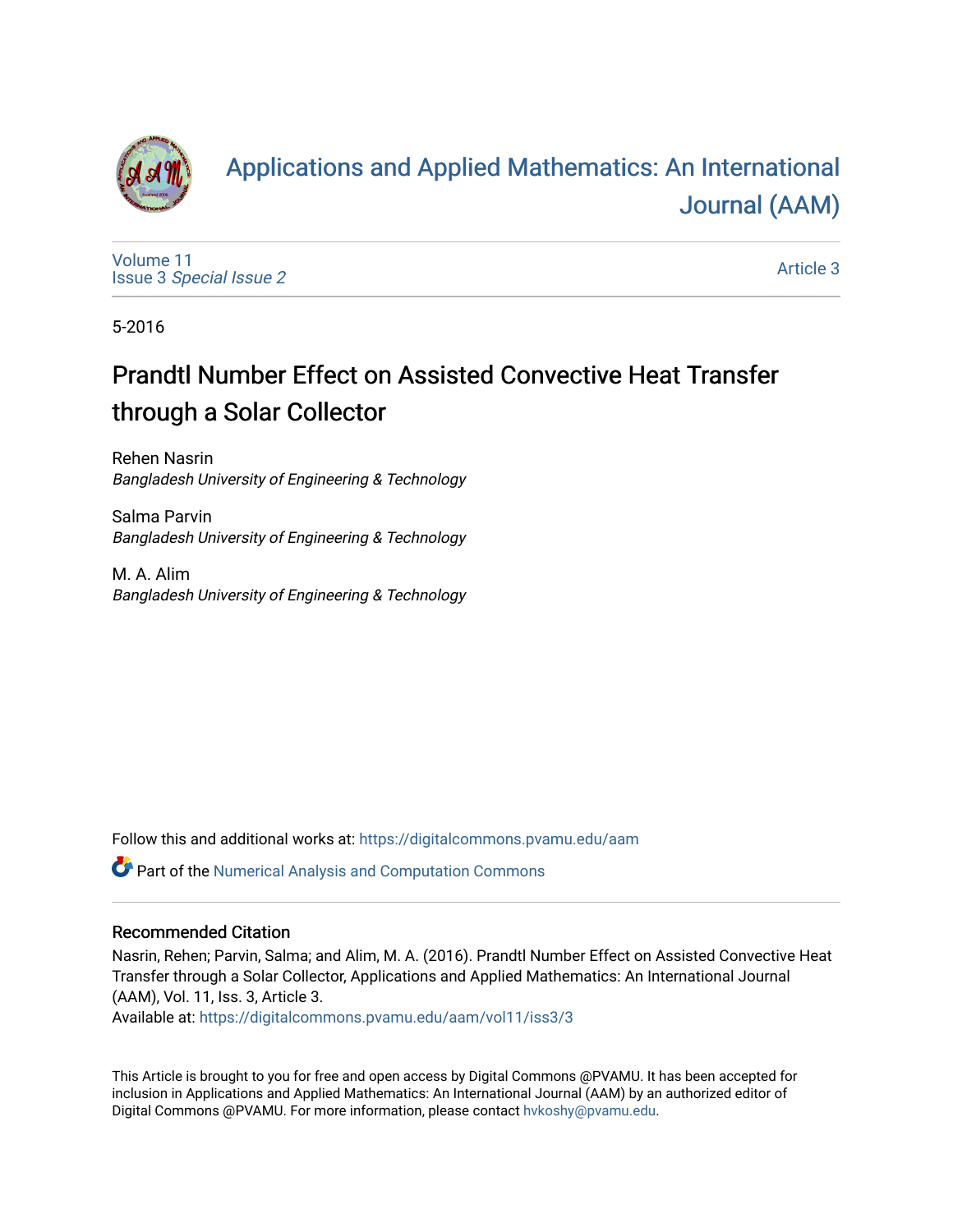

Available at <http://pvamu.edu/aam> Appl. Appl. Math. **ISSN: 1932-9466**

**Applications and Applied Mathematics:** An International Journal **(AAM)**

**Special Issue No. 2 (May 2016), pp. 22 – 36 18th International Mathematics Conference, March 20 – 22, 2014, IUB Campus, Bashundhara Dhaka, Bangladesh**

## **Prandtl Number Effect on Assisted Convective Heat Transfer through a Solar Collector**

## **Rehena Nasrin\* , Salma Parvin and M.A. Alim**

Department of Mathematics Bangladesh University of Engineering & Technology Dhaka-1000, Bangladesh \* Email: [rehena@math.buet.ac.bd](mailto:rehena@math.buet.ac.bd)

## **ABSTRACT**

Numerical study of the influence of Prandtl number on forced convective heat transfer through a riser pipe of a flat plate solar collector is done. The working fluid is  $Al_2O_3/water$  nanofluid. By Finite Element Method the governing partial differential equations are solved. The effect of the Prandtl number on the temperature and velocity field has been depicted. Comprehensive average Nusselt number, average bulk temperature, mean velocity, mid-height temperature inside the pipe, mean output temperature and collector efficiency are presented for the governing parameter mentioned above. *Nu* increases by 16% with the variation of *Pr* from 4.6 to 6.6 using nanofluid. Due to rising *Pr* heat transfer rate increases but collector efficiency devalues.

**KEYWORDS:** Assisted convection, finite element method, water-Al<sub>2</sub>O<sub>3</sub> nanofluid, thermal efficiency

**MSC 2010 No.:** 65, 76

## **1. INTRODUCTION**

Solar collectors are key elements in many applications, such as building heating systems, solar drying devices, etc. Solar energy has the greatest potential of all the sources of renewable energy especially when other sources in the country have depleted. The fluids with solid-sized nanoparticles suspended in them are called "nanofluids." The suspended metallic or nonmetallic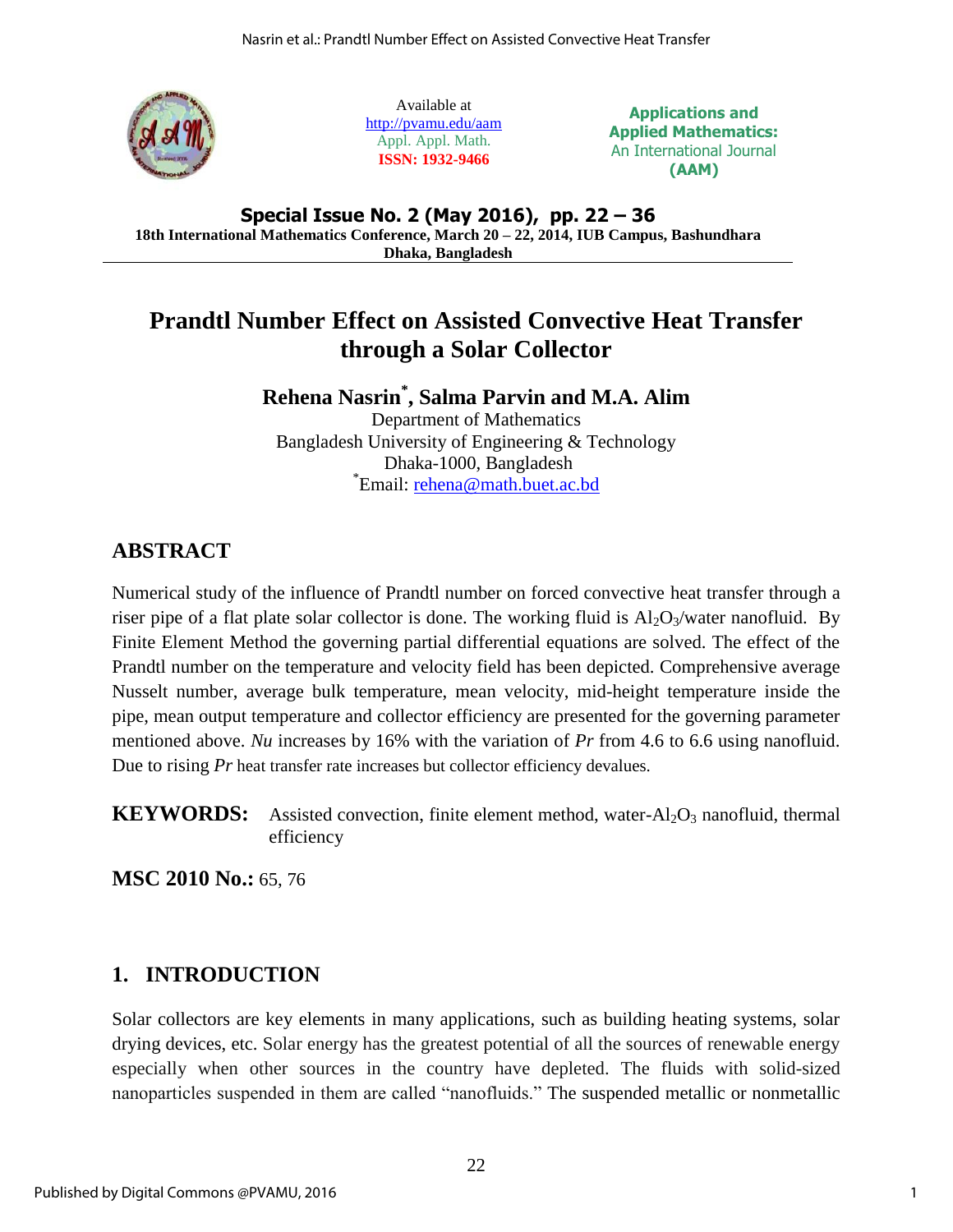nanoparticles change the transport properties and heat transfer characteristics of the base fluid. Nanofluids are expected to exhibit superior heat transfer properties compared with conventional heat transfer fluids. Forced convection occurs when a fluid flow is induced by an external force. In other words, it is a mechanism in which fluid motion is generated by an external source (like a pump, fan or mixer, suction device etc.). Significant amounts of heat energy can be transported very efficiently by this system and it is found very commonly in everyday life, including [central](http://en.wikipedia.org/wiki/Central_heating)  [heating,](http://en.wikipedia.org/wiki/Central_heating) [air conditioning,](http://en.wikipedia.org/wiki/Air_conditioning) [steam turbines](http://en.wikipedia.org/wiki/Steam_turbines) and in many other machines.

Struckmann (2008) analyzed flat-plate solar collector where efforts had been made to combine a number of the most important factors into a single equation and thus formulate a mathematical model which would describe the thermal performance of the collector in a computationally efficient manner. Zambolin (2011) theoretically and experimentally performed solar thermal collector systems and components. Sandhu (2013) experimentally studied temperature field in flat-plate collector and heat transfer enhancement with the use of insert devices. Various new configurations of the conventional insert devices were tested over a wide range of Reynolds number (200-8000). Chabane et al. (2013) studied thermal performance optimization of a flat plate solar air heater. The received energy and useful energy rates of the solar air heaters were evaluated for various air flow rates were  $(0.0108, 0.0145, 0.0161, 0.0184$  and  $0.0203$  kg.s<sup>-1</sup>) are investigated. Optimum values of air mass flow rates were suggested maximizing the performance of the solar collector. Mahian et al. (2013) performed a review of the applications of nanofluids in solar energy. The effects of nanofluids on the performance of solar collectors and solar water heaters from the efficiency, economic and environmental consideration viewpoints and the challenges of using nanofluids in solar energy devices were discussed.

Natarajan and Sathish (2009) studied role of nanofluids in solar water heater. Heat transfer enhancement in solar devices is one of the key issues of energy saving and compact designs. The aim of this paper was to analyze and compare the heat transfer properties of the nanofluids with the conventional fluids. [Eismann](http://www.sciencedirect.com/science/article/pii/S0038092X13002302) and [Prasser](http://www.sciencedirect.com/science/article/pii/S0038092X13002302) (2013) investigated correction for the absorber edge effect in analytical models of flat plate solar collectors. They derived a new correlation for the fin efficiency. Their correlation was easy to use for engineering purposes. The correlation allowed for more accurate efficiency/cost optimization. One of the major uncertainties of analytical models was eliminated. [Wei](http://www.sciencedirect.com/science/article/pii/S0038092X13002909) et al. (2013) studied flat-plate solar heat collector with an integrated heat pipe. An improved structure of flat-plate solar heat collector applied in construction of the solar water heater system was proposed in this paper where the collector used one large integrated wickless heat pipe instead of side-by-side separate heat pipes. High stability and leak avoidance between the water cooling side and the solar heating side were the main advantages in their system.

Nasrin and Alim (2012, 2013) studied free and forced convective heat and mass transfer with entropy generation of nanofluid having single as well as double nanoparticles considering different geometry namely complicated cavity, direct absorption solar collector, prism shaped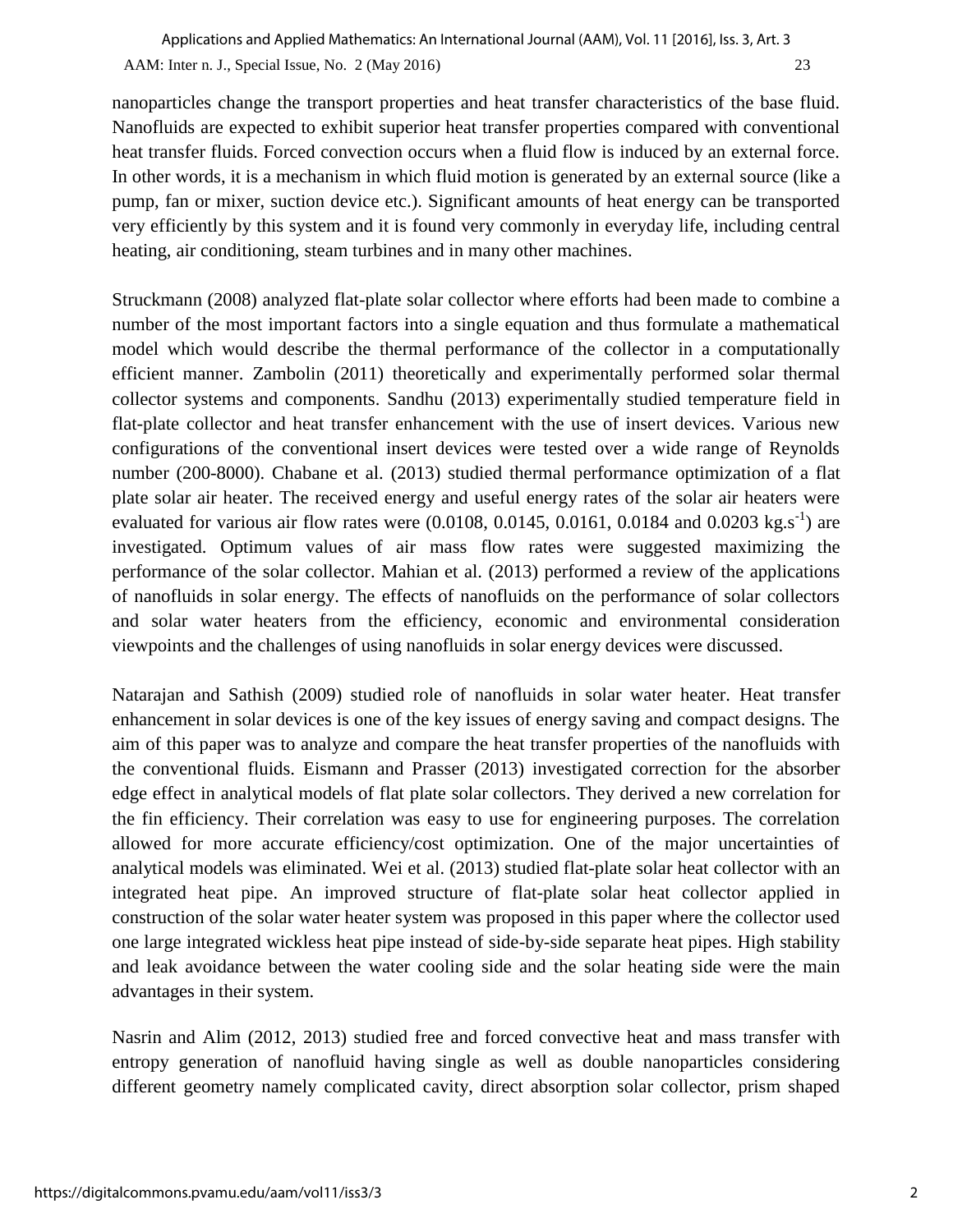solar collector, solar collector having wavy absorber, flat plate solar collector etc. They analyzed nanofluid flow with double nanoparticles using necessary modification of established nanoparticles effective properties. They showed how to enhance thermal performance of different types of solar collectors in their analyses.

In literature review, it is seen that there has been a good number of works in the field of heat transfer system through a flat plate solar collector. But there is some scope to work with temperature, heat transfer and enhancement of collector efficiency using nanofluid. In this paper, the forced convection flow through the riser pipe of a flat plate solar collector is studied numerically. The objective of this paper is to present temperature and velocity profiles as well as heat transfer system for the variation of Prandtl number.

#### **2. PROBLEM FORMULATION**

If *I* be the intensity of solar radiation, incident on the aperture plane of the solar collector having a collector surface area of *A*, then the amount of solar radiation received by the collector is:

$$
Q_i = IA. \tag{1}
$$

Basically, it is the product of the rate of transmission of the cover  $(\lambda)$  and the absorption rate of the absorber  $(\kappa)$ . Thus,

$$
Q_{\text{recv}} = I(\lambda \kappa) A. \tag{2}
$$

As the collector absorbs heat its temperature is getting higher than that of the surrounding and heat is lost to the atmosphere by convection and radiation. The rate of heat loss (*Qloss*) depends on the collector overall heat transfer coefficient (*Ul*), the collector temperature (*Tcol*) and ambient temperature (*Tamb*). So,

$$
Q_{loss} = U_l A (T_{col} - T_{amb}). \qquad (3)
$$

Thus, the rate of useful energy extracted by the collector  $(Q_{\mu s f})$ , expressed as a rate of extraction under steady state conditions, proportional to the rate of useful energy absorbed by the collector,

less the amount lost by the collector to its surroundings. This is expressed as:  
\n
$$
Q_{u\,\text{sf}} = Q_{\text{recv}} - Q_{\text{loss}} = I(\lambda \kappa)A - U_{\text{l}}A(T_{\text{col}} - T_{\text{amb}}).
$$
\n(4)

It is also known that the rate of extraction of heat from the collector may be measured by means of the amount of heat carried away in the fluid passed through it. Thus,

$$
Q_{usfl} = mC_p \left( T_{out} - T_{in} \right),\tag{5}
$$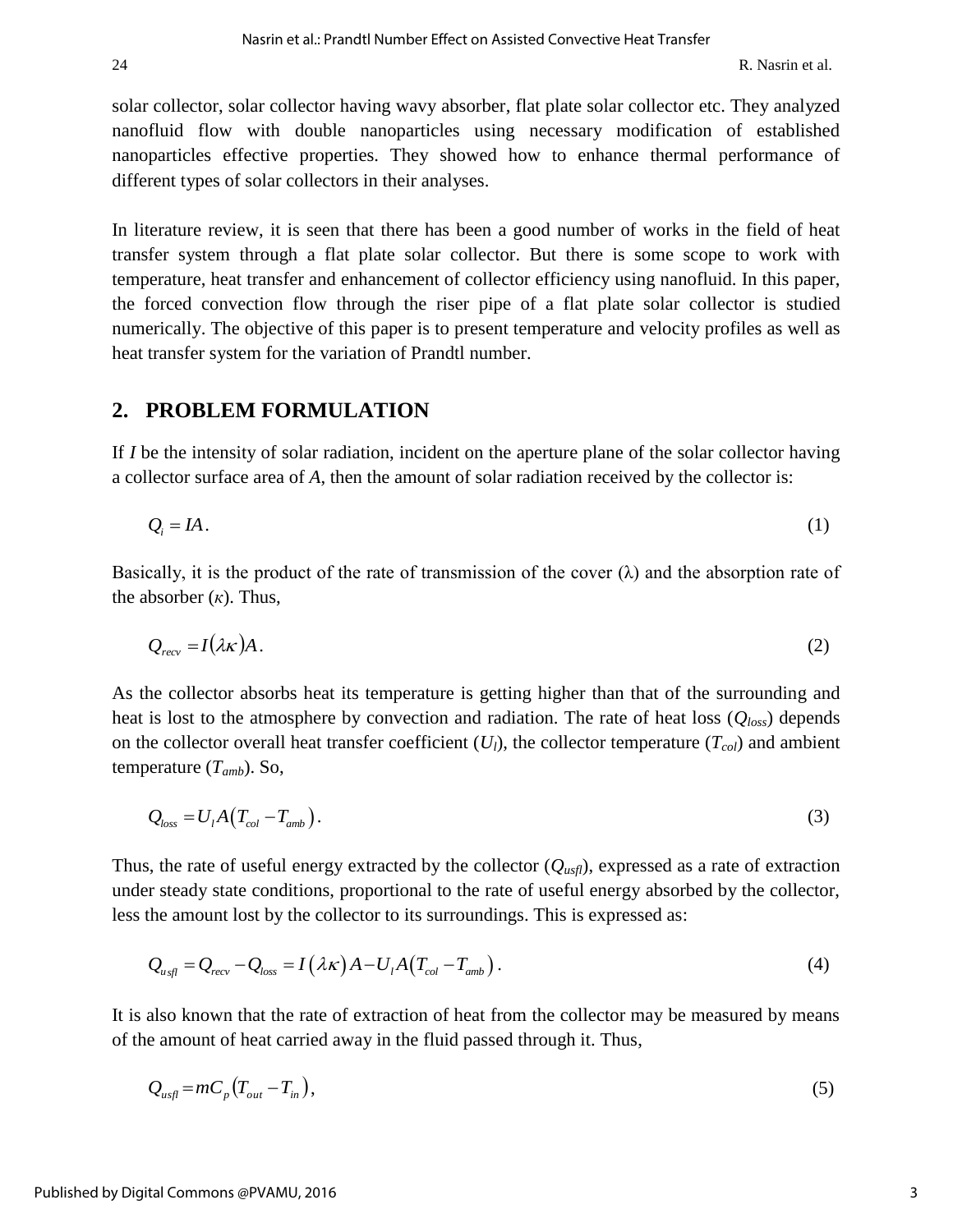where  $m$ ,  $C_p$ ,  $T_{in}$  and  $T_{out}$  mass flow rate, specific heat at constant pressure, inlet and outlet fluid temperature respectively.

Equation (4) may be inconvenient because of the difficulty in defining the collector average temperature. It is convenient to define a quantity that relates the actual useful energy gain of a collector to the useful gain if the whole collector surface were at the fluid inlet temperature. This quantity is known as "the collector heat removal factor  $(F_R)$ " and is expressed as:

$$
F_R = \frac{mC_p \left( T_{out} - T_{in} \right)}{A \left[ I \left( \lambda \kappa \right) - U_I \left( T_{in} - T_{amb} \right) \right]}.
$$
\n
$$
(6)
$$

The maximum possible useful energy gain in a solar collector occurs when the whole collector is at the inlet fluid temperature. The actual useful energy gain  $(Q_{\text{usfl}})$ , is found by multiplying the collector heat removal factor  $(F_R)$  by the maximum possible useful energy gain. This allows the rewriting of equation (4) as:

$$
Q_{u,\eta} = F_R A \Big[ I(\lambda \kappa) - U_l \big( T_{in} - T_{amb} \big) \Big]. \tag{7}
$$

The heat flux per unit area *q* is now denoted as

$$
\frac{Q_{u_{sfl}}}{A} = q = I\lambda\kappa - U_l \left( T_{in} - T_{amb} \right). \tag{8}
$$

Equation (7) is a widely used relationship for measuring collector energy gain and is generally known as the "**Hottel-Whillier-Bliss equation**".

The instantaneous thermal efficiency of the collector is:

$$
\eta = \frac{Q_{\text{usfl}}}{AI} = \frac{F_R A \left[ I(\lambda \kappa) - U_I (T_{in} - T_{amb}) \right]}{AI} = F_R (\lambda \kappa) - F_R U_I \frac{(T_{in} - T_{amb})}{I}. \tag{9}
$$

A schematic diagram of the system and its cross sectional views are shown in Figures 1 (i)-(ii). The numerical computation is carried on taking single riser pipe of FPSC. FPSC with single riser pipe gives the average heat transfer and fluid flow phenomena. Glass cover is at the top of the FPSC. It is made up of borosilicate which has thermal conductivity of 1.14 W/mK and refractive index of 1.47, specific heat of 750 J/kgK and coefficient of sunlight transmission of 95%. The wavelength of visible light is roughly 700 [nm.](http://en.wikipedia.org/wiki/Nanometre) Thickness of glass cover is 0.005m. There is an air gap of 0.005m between glass cover and absorber plate. Air density = 1.269 Kg/m<sup>3</sup>, specific heat = 287.058 J/kgK and thermal conductivity =  $0.0243$  W/mK. All these properties of air domain represent air of temperature at 298K. A dark colored copper absorber plate is under the air gap. Length, width and thickness of the absorber plate are 1m, 0.15m and 0.0005m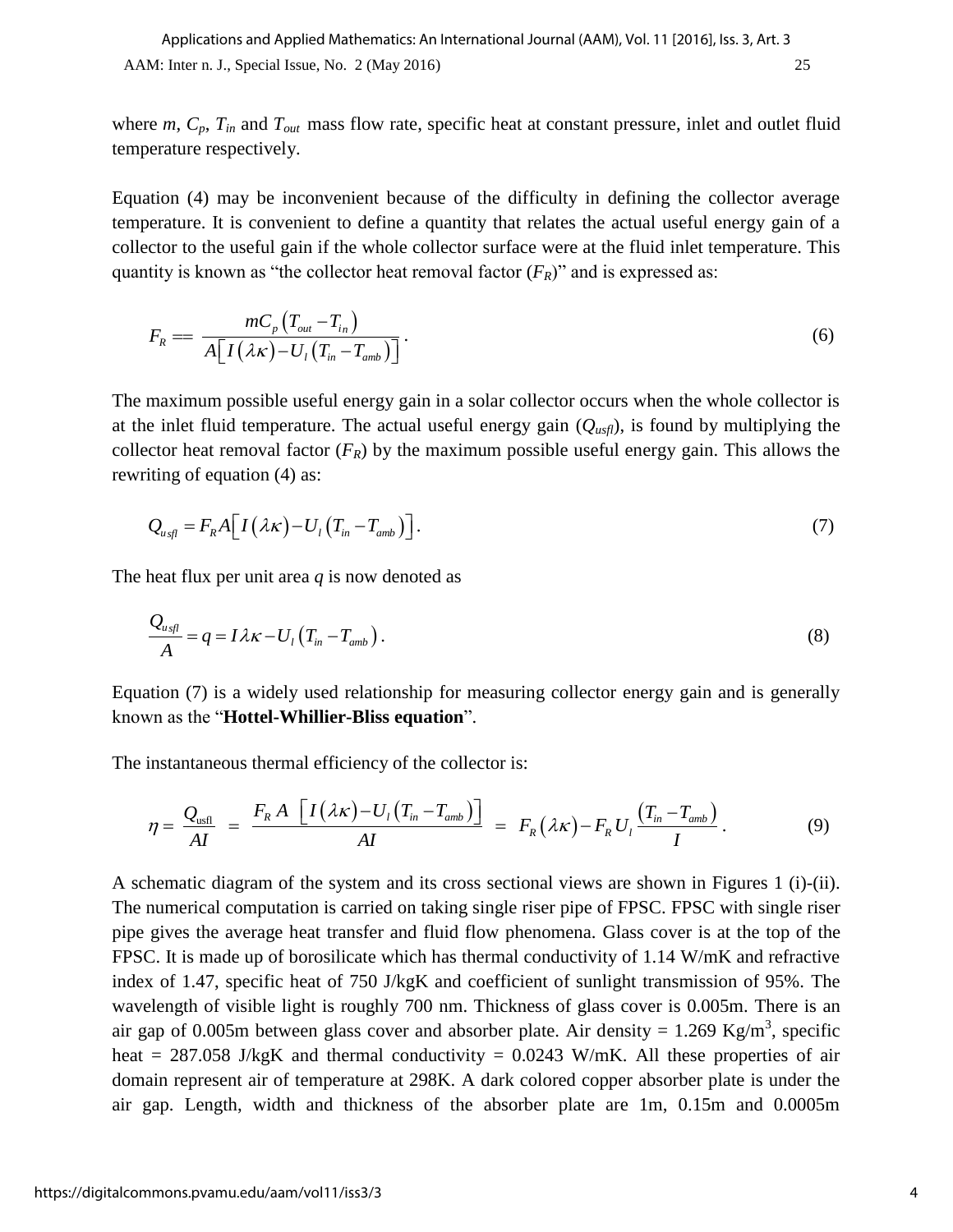respectively. Coefficients of heat absorption and emission of copper absorber plate are 95% and 5% respectively.



Figure 1. Computational domain of the FPSC (i) 3D and (ii) 2D longitudinal views

The riser pipe has inner diameter 0.01 m and thickness 0.0005m. The riser tube is also made in copper metal. A trapezium shaped bonding conductance of copper metal is attached to the // absorber and riser pipe. The fluid through the copper riser pipe is water-based nanofluid containing  $Al_2O_3$  nanoparticles whose thermo-physical properties are shown in Table 1.  $\mathsf{H}$ 

The two dimensional governing equations are: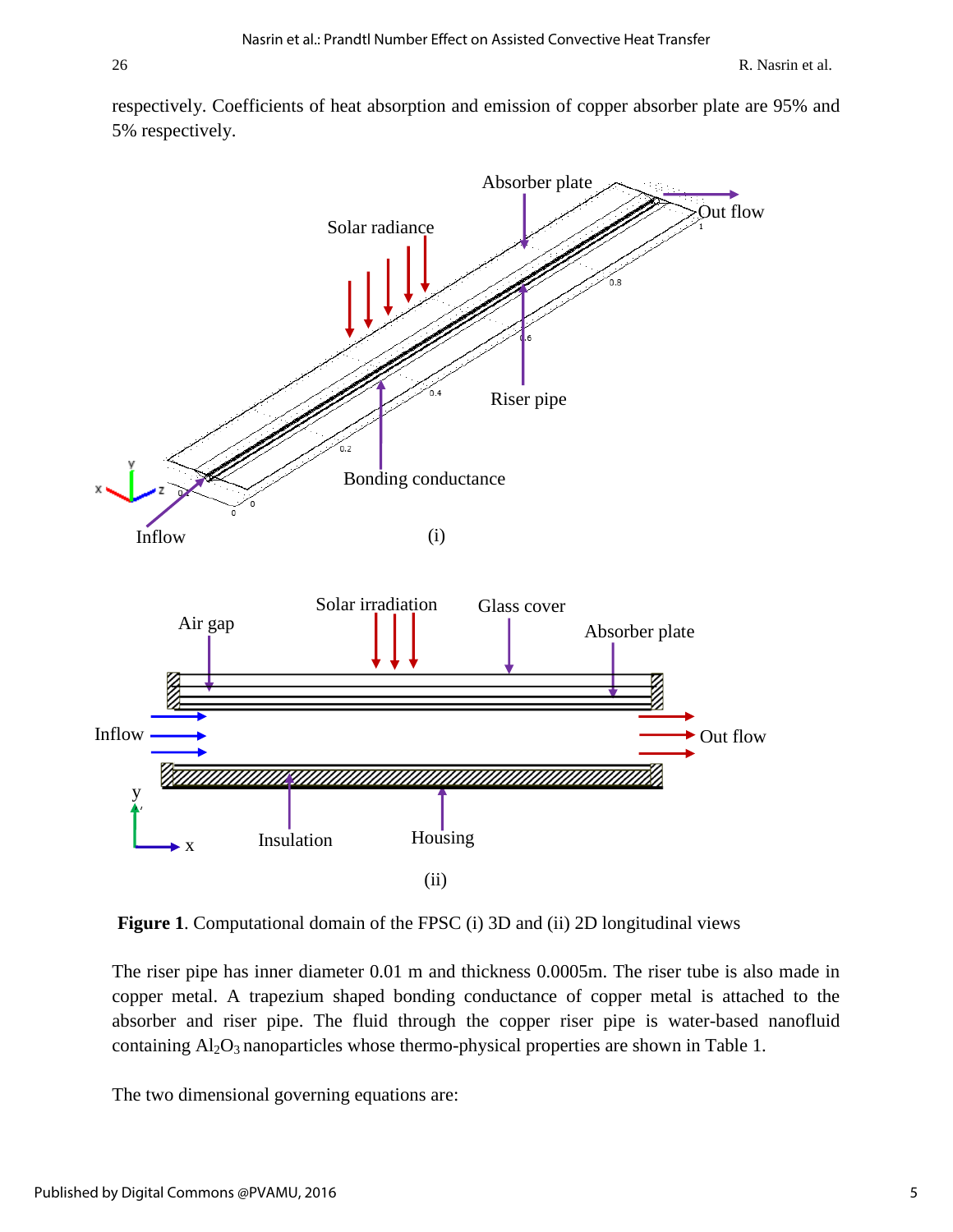AAM: Inter n. J., Special Issue, No. 2 (May 2016) 27 Applications and Applied Mathematics: An International Journal (AAM), Vol. 11 [2016], Iss. 3, Art. 3

$$
\frac{\partial u}{\partial x} + \frac{\partial v}{\partial y} = 0,\tag{10}
$$

$$
\frac{\partial x}{\partial y} \left( u \frac{\partial u}{\partial x} + v \frac{\partial u}{\partial y} \right) = -\frac{\partial p}{\partial x} + \mu_{nf} \left( \frac{\partial^2 u}{\partial x^2} + \frac{\partial^2 u}{\partial y^2} \right),\tag{11}
$$

$$
\rho_{n} \left( u \frac{\partial v}{\partial x} + v \frac{\partial v}{\partial y} \right) = -\frac{\partial p}{\partial y} + \mu_{n} \left( \frac{\partial^2 v}{\partial x^2} + \frac{\partial^2 v}{\partial y^2} \right) , \tag{12}
$$

$$
u\frac{\partial T}{\partial x} + v\frac{\partial T}{\partial y} = \alpha_{nf} \left( \frac{\partial^2 T}{\partial x^2} + \frac{\partial^2 T}{\partial y^2} \right),
$$
\n(13)

$$
\left(\frac{\partial^2 T_a}{\partial x^2} + \frac{\partial^2 T_a}{\partial y^2}\right) = 0\,,\tag{14}
$$

where

$$
\alpha_{_{nf}}=k_{_{nf}}\left/\!\left(\rho C_{_{p}}\right)_{_{nf}}
$$

is the thermal diffusivity,

$$
\rho_{nf} = (1-\phi)\rho_f + \phi \rho_s
$$

is the density,

e density,  
\n
$$
(\rho C_p)_{nf} = (1-\phi)(\rho C_p)_{f} + \phi(\rho C_p)_{s}
$$

is the heat capacitance,

$$
\mu_{nf} = \frac{\mu_f}{\left(1-\phi\right)^{2.5}}
$$

is the viscosity of Brinkman model (1952),  
\n
$$
k_{nf} = k_f \frac{k_s + 2k_f - 2\phi(k_f - k_s)}{k_s + 2k_f + \phi(k_f - k_s)}
$$

is the thermal conductivity of Maxwell Garnett (MG) model (1904),

$$
Pr = \frac{v_f}{\alpha_f}
$$

ia the Prandtl number and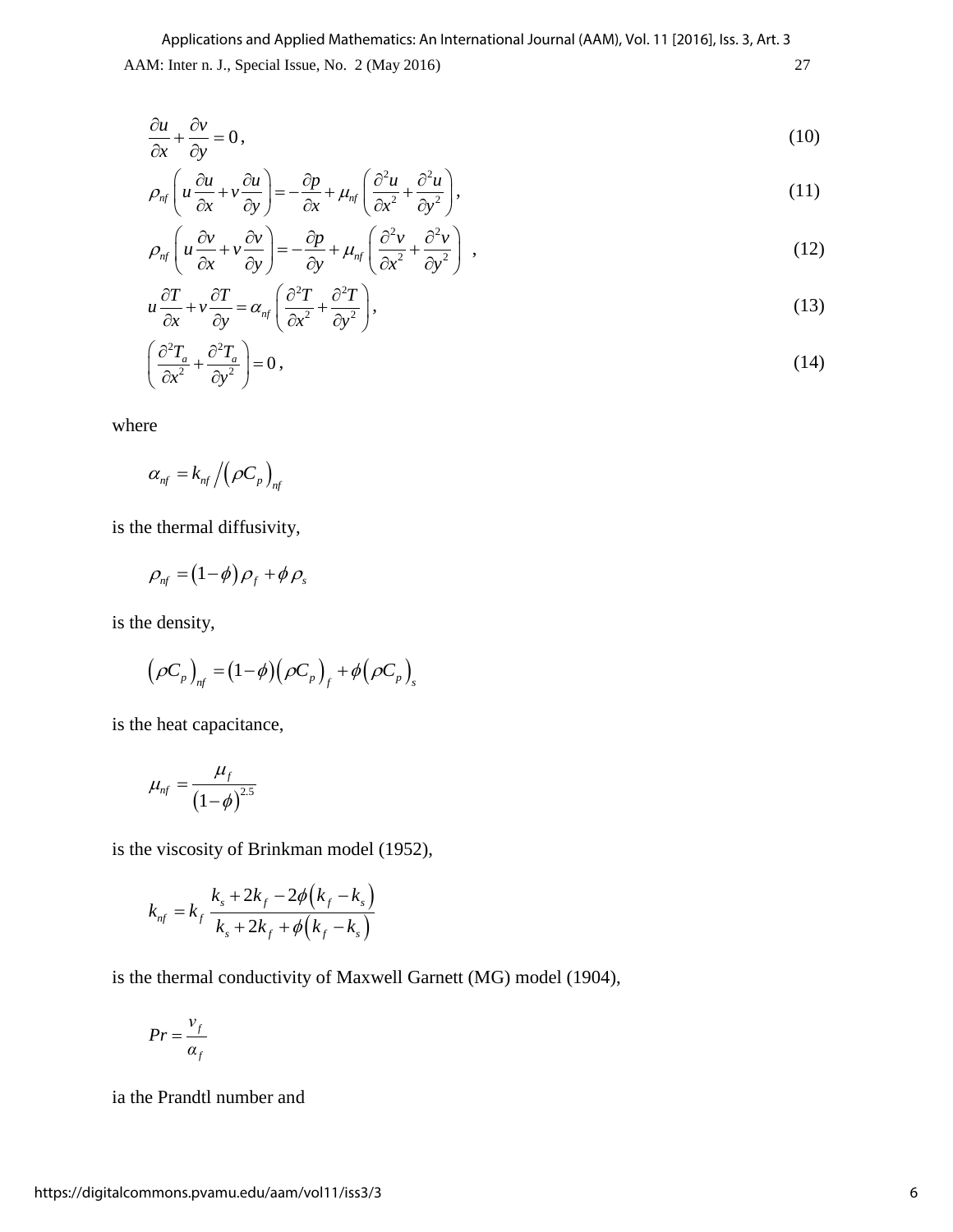$$
Re = \frac{u_{in}L}{v_f}
$$

ia the Reynolds number.

The boundary conditions of the riser pipe are:

at all solid boundaries:

$$
u=v=0,
$$

at the solid-fluid interface:

$$
k_{nf} \left(\frac{\partial T}{\partial y}\right)_{nf} = k_{solid} \left(\frac{\partial T_a}{\partial y}\right)_{solid},
$$

at the inlet boundary:

$$
T=T_{in}, u=u_{in},
$$

at the outlet boundary: convective boundary condition  $p = 0$ , at the top surface of absorber: heat flux

$$
-k_a \frac{\partial T_a}{\partial y} = q = I \tau \kappa - U_1 (T_{in} - T_{amb}), \text{ and}
$$

at outer surface of riser pipe:

$$
\frac{\partial T}{\partial y} = 0.
$$

**Table 1.** Thermo physical properties of fluid and nanoparticles at 300K

| <b>Physical Properties</b>               | Fluid phase (Water) | $Al_2O_3$ |
|------------------------------------------|---------------------|-----------|
| $C_p(J/kgK)$                             | 4179                | 765       |
| $\rho$ (kg/m <sup>3</sup> )              | 997.1               | 3970      |
| $k$ (W/mK)                               | 0.613               | 40        |
| $\alpha \times 10^7$ (m <sup>2</sup> /s) | 1.47                | 131.7     |

For water based nanofluid flow the expression of local Nusselt number is as follows:

$$
\overline{Nu} = \frac{-k_{\eta f} \left(\frac{\partial T}{\partial y}\right)}{\left(qL\right)_{k_f}} \left(\frac{L}{k_f}\right) = -\left(\frac{k_{\eta f}}{k_f}\right) \left(\frac{k_f}{q}\right) \left(\frac{\partial T}{\partial y}\right).
$$
\n(15)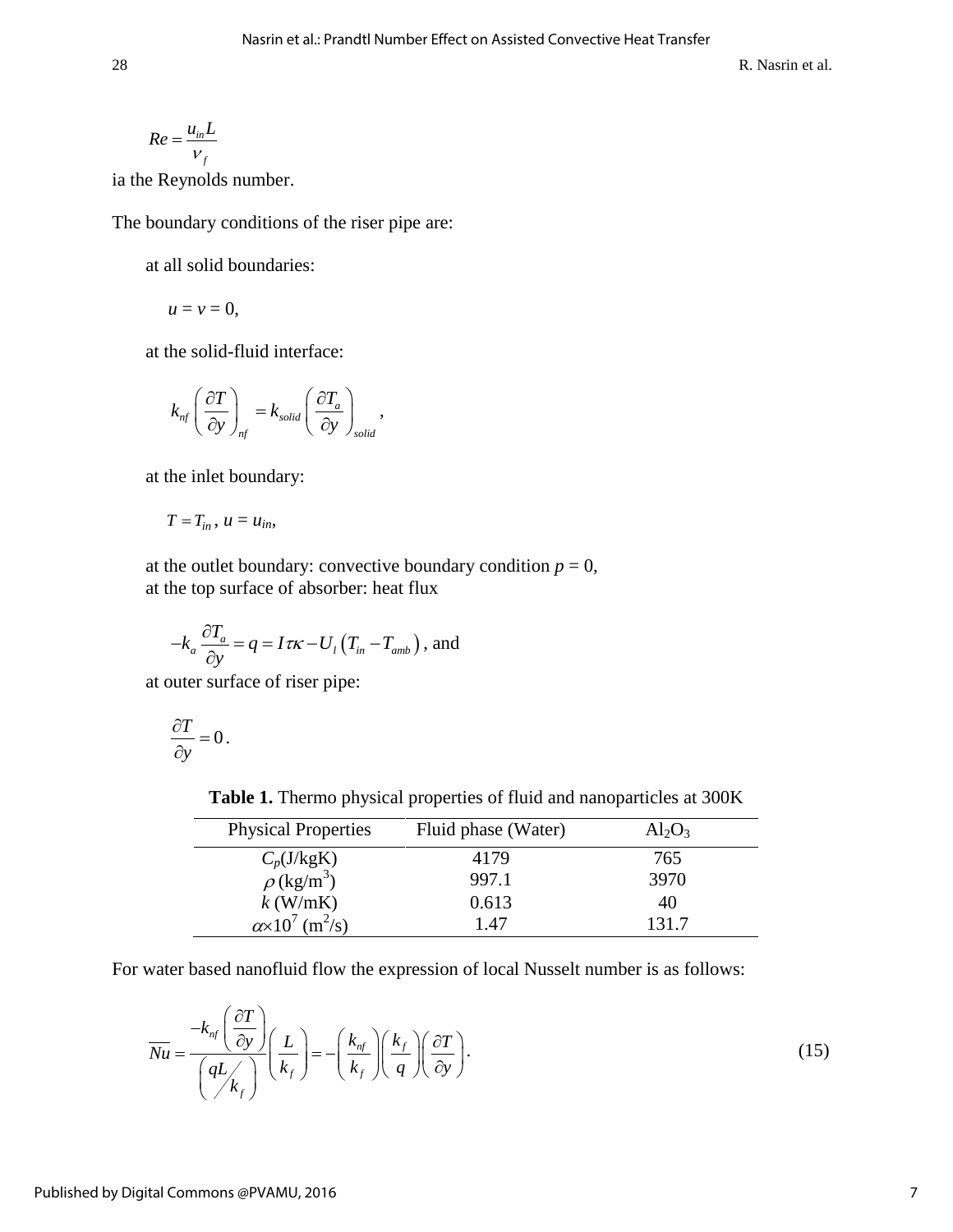The non-dimensional form of local heat transfer rate at the riser pipe solid surface is

$$
\overline{Nu} = -\frac{k_{\eta f}}{k_f} \frac{\partial \theta}{\partial Y}.
$$

The above equations are non-dimensionalized by using the following dimensionless, quantities

$$
X = \frac{x}{L}, Y = \frac{y}{L}, \ \theta = \frac{(T - T_{in})k_f}{qL}.
$$

By integrating the local Nusselt number over the riser pipe, the average heat transfer rate of the collector can be written as

$$
Nu = \frac{1}{L} \int_{0}^{L} \overline{Nu} \ dX \ .
$$

The mean bulk temperature and average sub domain velocity of the fluid inside the collector may be written as

$$
T_{av} = \frac{\iint\limits_{A} T d\overline{A}}{\iint\limits_{A} d\overline{A}} = \frac{\iint\limits_{A} T d\overline{A}}{HL} \text{ and } V_{av} = \frac{\iint\limits_{A} V d\overline{A}}{\iint\limits_{A} d\overline{A}} = \frac{\iint\limits_{A} V d\overline{A}}{HL},
$$
\n(16)

where *A* , *L*, *H* and *V* are the area, length and height of the absorber tube, magnitude of subdomain velocity, respectively.

The overall heat transfer loss from the collector is the summation of three separate components, the top loss coefficient, the bottom loss coefficient and the edge loss coefficient. The empirical relations for these coefficients are mentioned by Duffie and Beckman (1991) and Al-Ajlan et al. (2003) as follows:

$$
U_t = U_t + U_b + U_e, \tag{17}
$$

where  $U_t$  is the heat loss coefficient from the top,  $U_b$  is the heat loss coefficient from the bottom, and  $U_e$  is the heat loss coefficient from the edges of collector. These can be calculated from the following relations: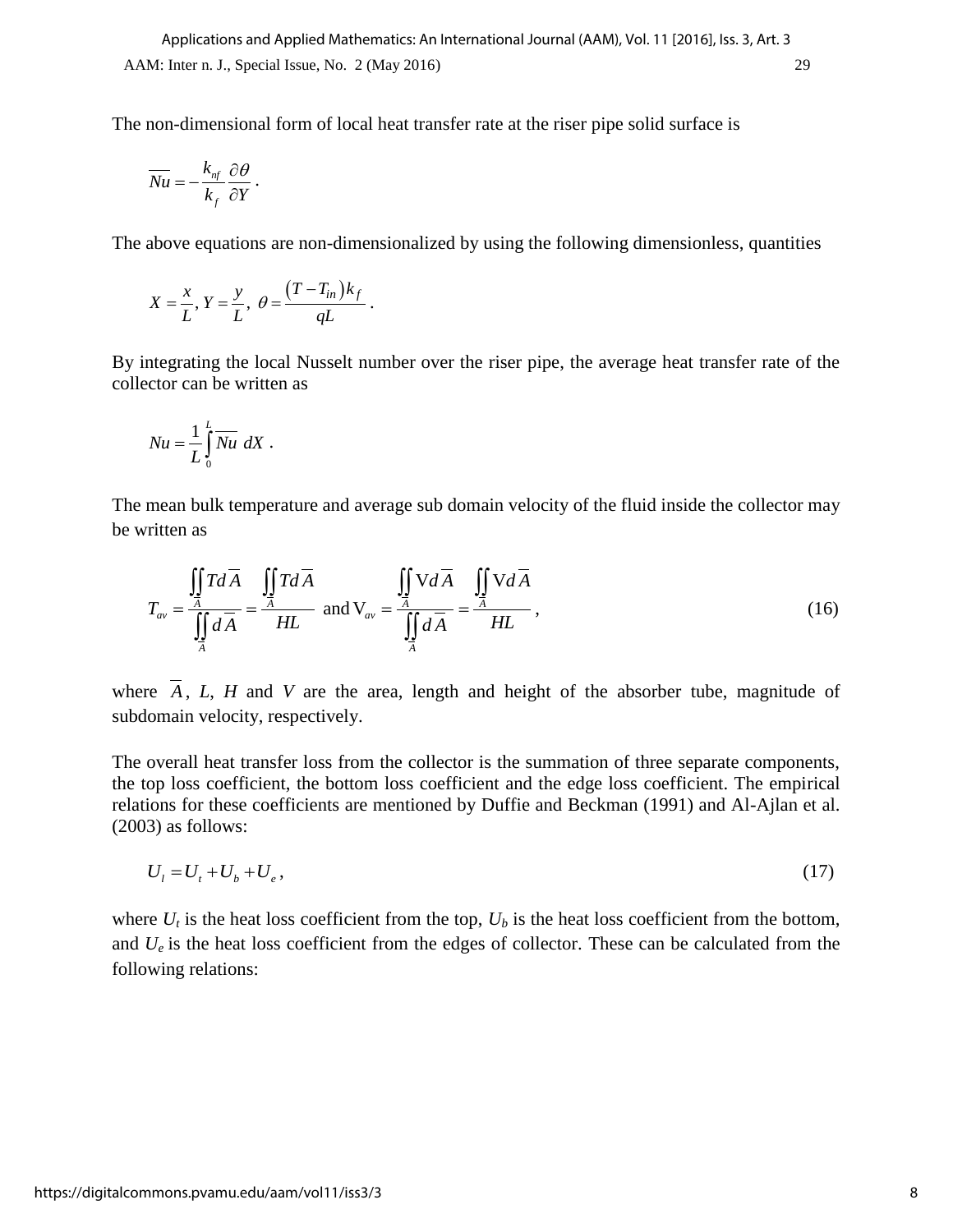Nasrin et al.: Prandtl Number Effect on Assisted Convective Heat Transfer  
\nR. Nasrin et  
\n
$$
U_{t} = \begin{cases}\n\frac{N}{C\left[\frac{T_{a} - T_{amb}}{N + f}\right]} + \frac{1}{h_{amb}} \\
\frac{C}{T_{a}}\left[\frac{T_{a} - T_{amb}}{N + f}\right] + \frac{1}{( \varepsilon_{a} + 0.00591Nh_{amb})} + \frac{2N + f - 1 + 0.13\varepsilon_{a}}{\varepsilon_{c}} - N\n\end{cases},
$$
\n
$$
U_{b} = \frac{k_{b}}{x_{b}}, \ U_{e} = \frac{U_{e}A_{e}}{A} = \frac{k_{e}}{x_{e}}\left[\frac{2(L+W)H}{LW}\right],
$$
\n
$$
C = 520*(1 - 0.000051\beta^{2}), \text{ and}
$$
\n
$$
f = (1 + 0.089h_{a} - 0.1166h_{amb}\varepsilon_{a})*(1 + 0.07866N).
$$

#### **3. NUMERICAL IMPLEMENTATION**

The Galerkin finite element method Taylor and Hood (1973) and Dechaumphai (1999) is used to solve the non-dimensional governing equations along with boundary conditions. The equation of continuity has been used as a constraint due to mass conservation and this restriction may be used to find the pressure distribution. The finite element method of Reddy (1994) is used to solve the equations  $(10)$  -  $(14)$ , where the pressure *P* is eliminated by a constraint. The continuity equation is automatically fulfilled for large values of this constraint. Then the velocity components (*u*, *v*) and temperature (*T*) are expanded using a basis set. The Galerkin finite element technique yields the subsequent nonlinear residual equations. Three points Gaussian quadrature is used to evaluate the integrals in these equations. The non-linear residual equations are solved using Newton–Raphson method to determine the coefficients of the expansions.

#### **3.1. Mesh Generation**

In the finite element method, the mesh generation is the technique to subdivide a domain into a set of sub-domains, called finite elements, control volume, etc. The discrete locations are defined by the numerical grid, at which the variables are to be calculated. It is basically a discrete representation of the geometric domain on which the problem is to be solved. The computational domains with irregular geometries by a collection of finite elements make the method a valuable practical tool for the solution of boundary value problems arising in various fields of engineering. Figure 2 displays the finite element mesh of the present physical domain.



**Figure 2**. Mesh generation of the computational domain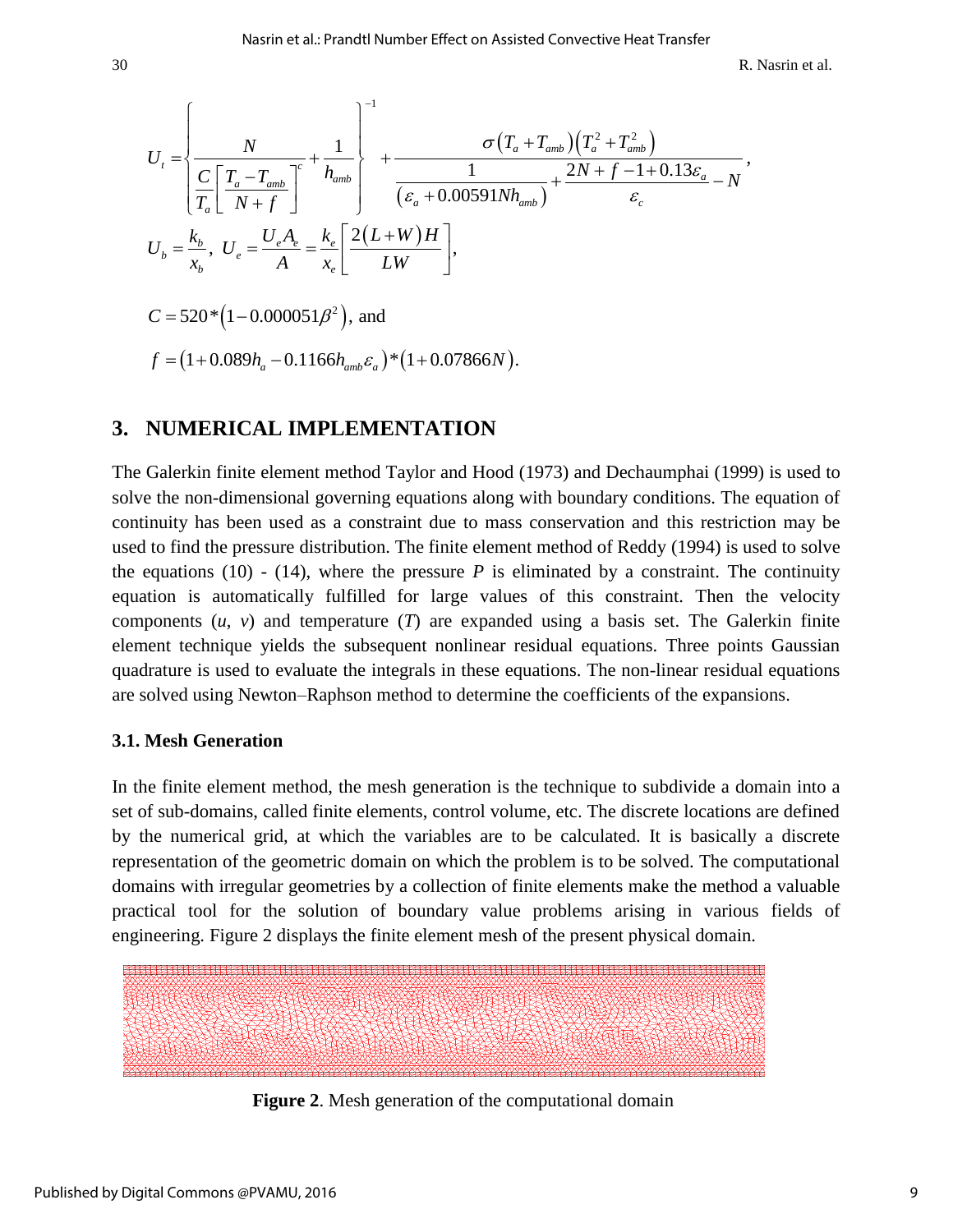#### **3.2. Grid Independent Test**

An extensive mesh testing procedure is conducted to guarantee a grid-independent solution for  $Re = 480$  and  $Pr = 5.8$  in a solar collector. In the present work, we examine five different nonuniform grid systems with the following number of elements within the resolution field: 42,010, 99,832, 1,40,472, 1,68,040 and 1,92,548. The numerical scheme is carried out for highly precise key in the average Nusselt number for water-alumina nanofluid ( $\phi = 2\%$ ) as well as base fluid ( $\phi$  $= 0\%$ ) for the aforesaid elements to develop an understanding of the grid fineness as shown in Table 2. The scale of the average Nusselt numbers for nanofluid and clear water for 1,68,040 elements shows a little difference with the results obtained for the other elements. Hence, considering the non-uniform grid system of 1,68,040 elements is preferred for the computation.

| <b>Elements</b>   | 42,010  | 99,832  | 1,40,472 | 1,68,040 | 1,92,548 |
|-------------------|---------|---------|----------|----------|----------|
| $Nu$ (Nanofluid)  | 1.87872 | 1.99127 | 2.10934  | 2.14351  | 2.14378  |
| $Nu$ (Base fluid) | 1.59326 | 1.69225 | 1.81524  | 1.84333  | 1.84341  |
| Time $(s)$        | 127.52  | 308.75  | 581.11   | 897.23   | 1295.31  |

**Table 2.** Grid test at  $Pr = 5.8$ ,  $\phi = 2\%$ ,  $I = 215$ W/m<sup>2</sup> and  $Re = 480$ 

## **4. RESULTS AND DISCUSSION**

Finite element simulation is applied to perform the analysis of laminar forced convection temperature and fluid flow through a riser pipe of a flat plate solar collector filled with water/alumina nanofluid. Effect of the Prandtl number (*Pr*) on heat transfer and collector efficiency has been studied. The range of *Pr* for this investigation vary from 4.6 to 6.6 where solar irradiation (*I*), Reynolds number (*Re*), and solid volume fraction nanofluid ( $\phi$ ) remain fixed at 215 W/m<sup>2</sup>, 480 and 2% respectively. The mass flow rate per unit area  $(m)$  is 0.0248 Kg/s, overall heat transfer coefficient  $(U_l)$  is 8 W/m<sup>2</sup>K, aperature area of the collector (A) is 1.8 m<sup>2</sup>, number of glass (*N*) is 1, the tilt angle of collector is  $0^0$  and nanoparticle size is 10 nm.

Effect of *Pr* is shown in the Figures 3 (i)-(iii). The streamlines in the Figure 3(i) occupying the whole riser pipe is found at the Prandtl number  $(Pr = 5.8)$ . Color of streamlines at the solid surfaces of riser pipe is deep blue and at the middle is red. This is due to the fact that no-slip condition is maintained at the solid surfaces of riser pipe. Thus maximum velocity is obtained at the middle of the pipe. Also the boundary plot represents that fluid passes through the pipe and takes heat from top surface of riser pipe. That's why boundary temperature becomes low near the inlet and gradually becomes high near the exit boundary. The temperature of top surface of riser pipe is higher than the bottom surface. Arrow plot indicates direction of fluid flow. From Figure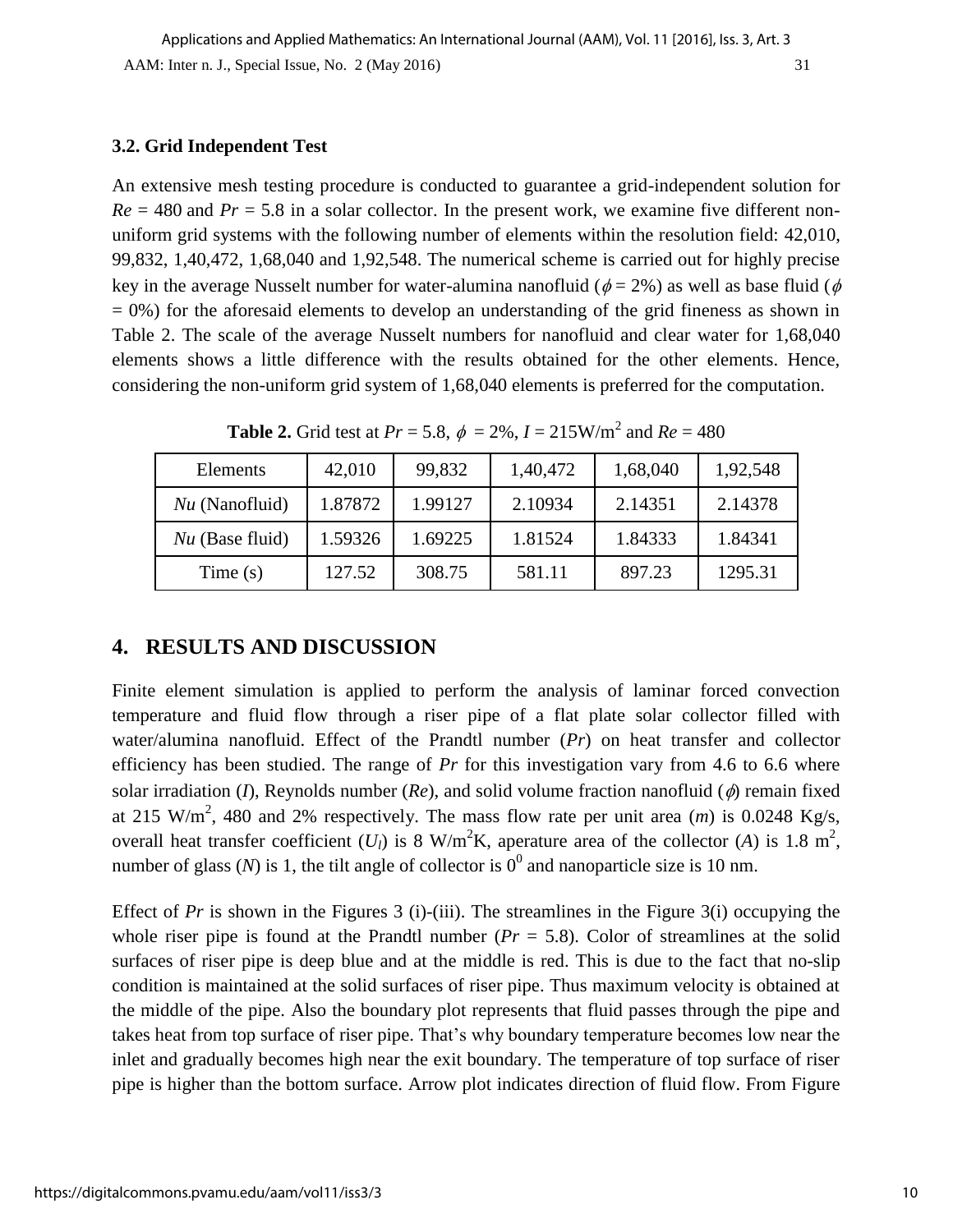3(iii) it is observed that nanofluid flow enters at the left inlet opening and exits from the right outlet opening.

The effect of Prandtl number (*Pr*) on average Nusselt number (*Nu*) at the top of riser pipe, average temperature  $(T_{av})$ , magnitude of average velocity  $(V_{av})$ , mid-height temperature  $(T)$  of water-copper nanofluid, mean outlet temperature ( $T<sub>out</sub>$ ) and percentage of collector efficiency with  $Re = 480$ ,  $I = 215$ W/m<sup>2</sup>,  $\phi = 2\%$  are shown in Figures 4(i)-(vi). The values of *Pr* are chosen as 4.6, 5.2, 5.8 and 6.6.



**Figure 3**: Effect of *Pr* at 5.8 on (i) streamlines, (ii) boundary plot and (iii) arrow plot

All these values of Prandtl number represent water at different temperatures. From the Figure 4(i) it is clearly observed that as *Pr* increases, heat transfer rate enhances for both fluids. *Nu* increases by 16% and 12% with the variation of *Pr* from 4.6 to 6.6 for water-copper nanofluid and clear water respectively.

As *Pr* increases average bulk temperature (*Tav*) of the fluids decreases gradually for both fluids. It is well known that increasing Prandtl number devalues fluid temperature. Nanofluid has higher temperature than base fluid.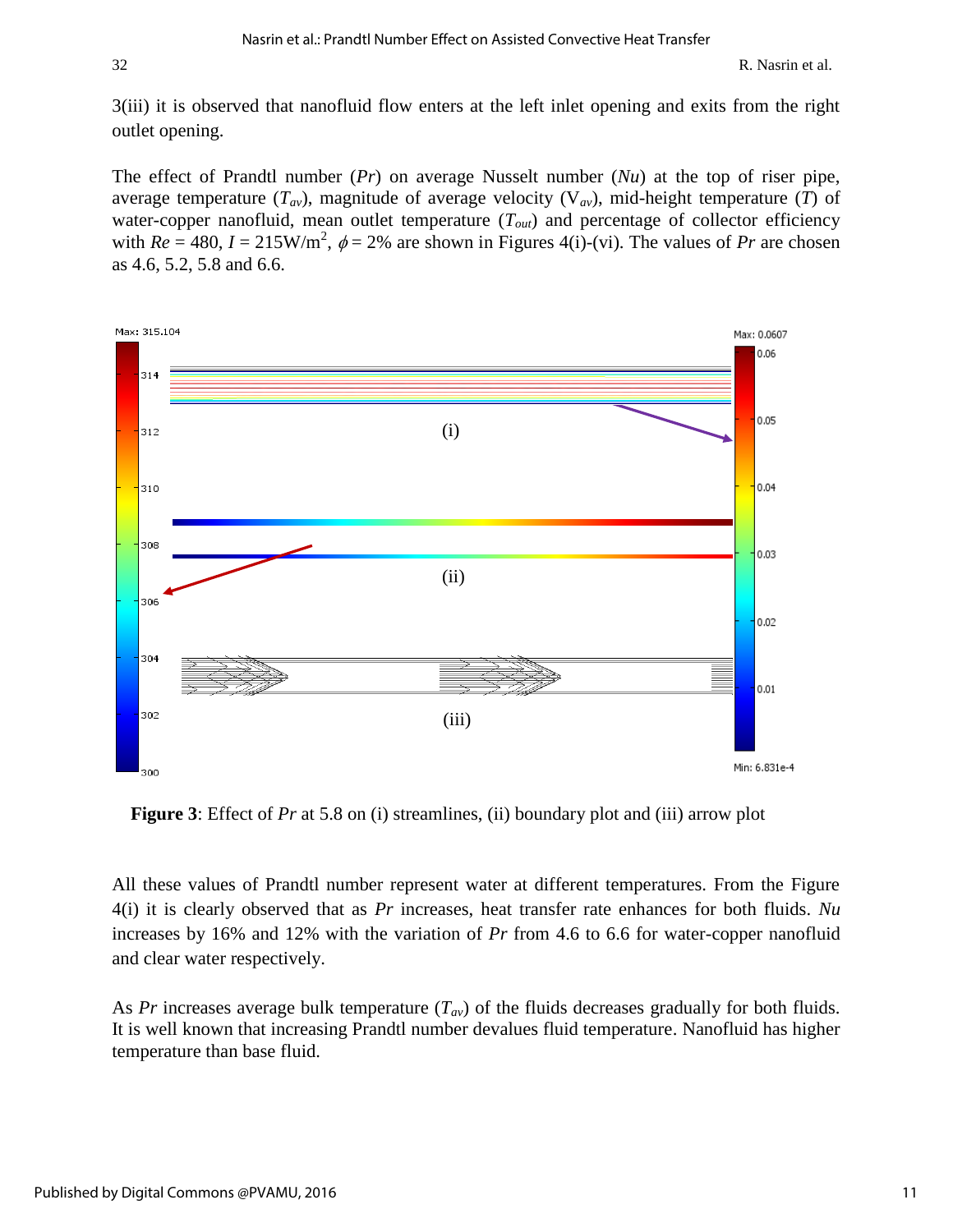AAM: Inter n. J., Special Issue, No. 2 (May 2016) 33

Mean velocity (V*av*) devalues for higher Prandtl number because fluid with higher viscosity can't move freely like lower viscous fluid. Water- $Al_2O_3$  nanofluid has lower mean velocity than clear water.

Temperature (*T*) of water-Cu nanofluid at the middle of riser pipe is seen in Figure 4(iv). Nanofluid temperature increases when it passes through the riser pipe. But temperature of nanofluid diminishes with growing *Pr*.



**Figure 4**. Effect of *Pr* on (i) mean Nusselt number, (ii) mean bulk temperature, (iii) mean velocity, (iv) mid-height temperature, (v) mean output temperature and (vi) collector efficiency

Figure 4(v) shows that mean outlet temperature (*Tout*) decreases with increasing Prandtl number. This describes in this way that increasing Prandtl number decreases fluid temperature. As a result lower tempered fluid can't become so hot at outlet exit like higher tempered fluid. Average outlet temperature becomes 318K, 316K, 314K, 313K for nanofluid and 313K, 312K, 310K, 309K for water respectively with the variation of  $Pr = 4.6, 5.2, 5.8$  and 6.6.

Using higher values of Prandtl number the collector efficiency decreases. In this scheme water/aluminium oxide nanofluid ( $\phi = 2\%$ ) performs better than clear water ( $\phi = 0\%$ ). Thermal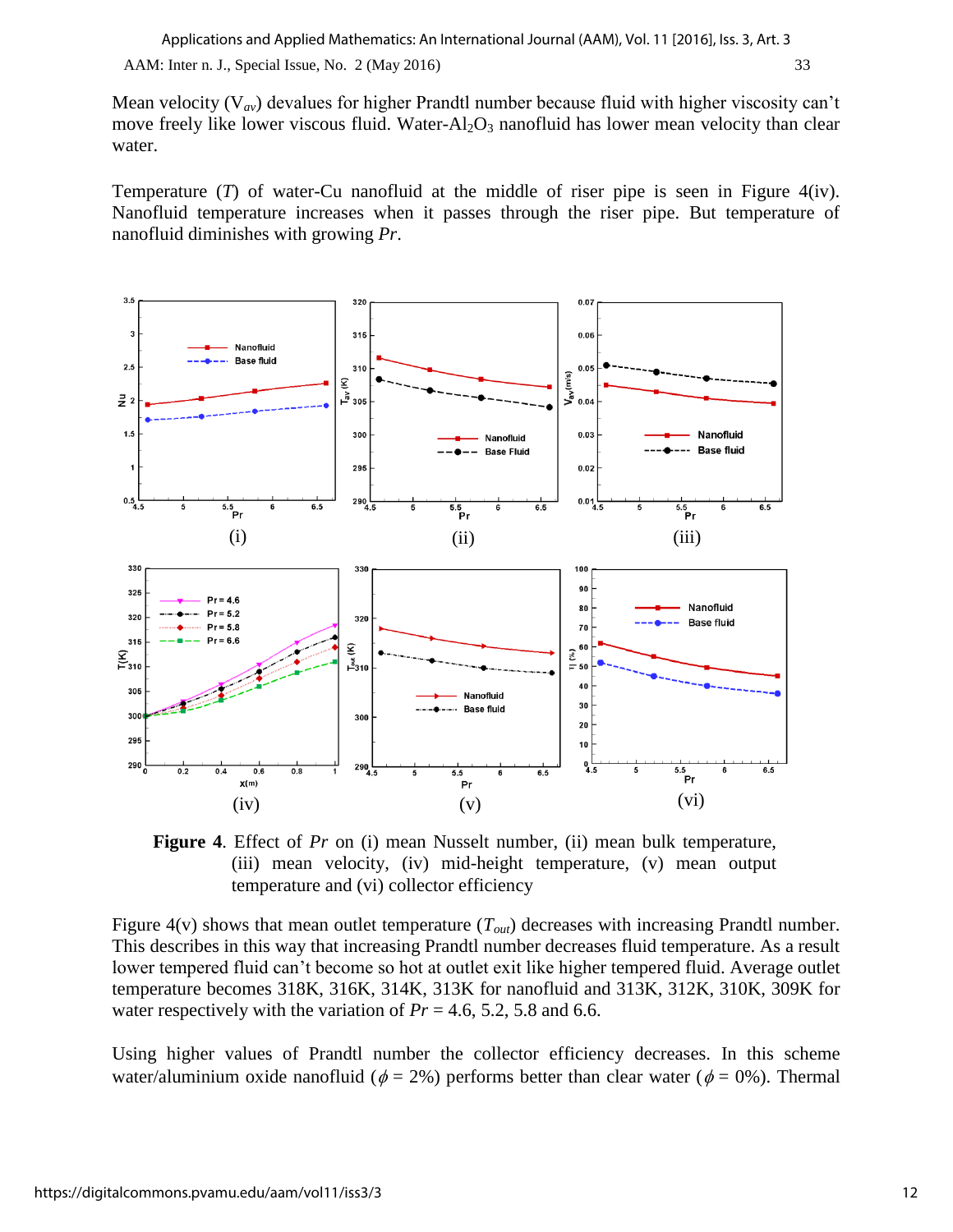efficiency devalues from 66%-45% for nanofluid and 52%-36% for water due to the variation of Prandtl number *Pr* from 4.6 to 6.6.

## **5. CONCLUSION**

The results of the numerical analysis lead to the following conclusions:

The structure of the fluid streamline, boundary plot and arrow plot through the solar collector is found to significantly depend upon the Prandtl number. The  $Al_2O_3$  nanoparticle with the highest *Pr* is established to be most effective in enhancing performance of heat transfer rate than base fluid. Collector efficiency is obtained lower for growing *Pr*. Mean bulk temperature diminishes for both fluids with rising *Pr*. Mean velocity is obtained higher for base fluid with falling *Pr*.

#### *ACKNOWLEDGEMENT*

*The present numerical work is done in the Department of Mathematics, Bangladesh University of Engineering & Technology, Dhaka-1000, Bangladesh. Research Support & Publication Division, University Grants Commission, Agargaon, Bangladesh helps financially for this work.* 

### **REFERENCES**

- Brinkman, H.C. (1952). The viscosity of concentrated suspensions and solution", Journal of Chemical Physics, Vol. 20, pp. 571–581.
- Chabane, F., Moummi, N., Benramache, S., Bensahal, D., Belahssen, O., Lemmadi, F.Z., (2013). Thermal performance optimization of a flat plate solar air heater, Int. J. of Energy & Tech., Vol. 5, No. 8, pp. 1–6.
- Dechaumphai, P. (1999). Finite Element Method in Engineering, 2nd ed., Chulalongkorn University Press, Bangkok.
- [Eismann,](http://www.sciencedirect.com/science/article/pii/S0038092X13002302) R., [Prasser,](http://www.sciencedirect.com/science/article/pii/S0038092X13002302) H.-M. (2013). Correction for the absorber edge effect in analytical models of flat plate solar collectors, [Solar Energy,](http://www.sciencedirect.com/science/journal/0038092X) Vol. [95,](http://www.sciencedirect.com/science/journal/0038092X/95/supp/C) pp. 181–191.
- Mahian, O., Kianifar, A., Kalogirou, S.A., Pop, I., Wongwises, S. (2013). A review of the applications of nanofluids in solar energy, Int. J. of Heat and Mass Trans. Vol. 57, pp. 582– 594.
- Maxwell-Garnett, J.C., (1904). Colours in metal glasses and in metallic films. Philos. Trans. Roy. Soc. A, Vol. 203, pp. 385–420.
- Nasrin, R. and Alim, M.A. (2012). Effect of radiation on convective flow in a tilted solar collector filled with water-alumina nanofluid, Int. J. of Engg., Sci. & Tech., Vol. 4, No. 4, pp. 1-12.
- Nasrin, R. and Alim, M.A. (2012). Prandtl number effect on free convective flow in a solar collector utilizing nanofluid, Engg. e Transac., Vol. 7, No. 2, pp. 62-72.
- Nasrin, R. and Alim, M.A. (2013). Free convective flow of nanofluid having two nanoparticles inside a complicated cavity, Int. J. of Heat and Mass Trans., Vol. 63, pp. 191-198.
- Nasrin, R. and Alim, M.A. (2013). Performance of nanofluids on heat transfer in a wavy solar collector, Int. J. of Engg., Sci. & Tech., Vol. 5, No. 3, pp. 58-77.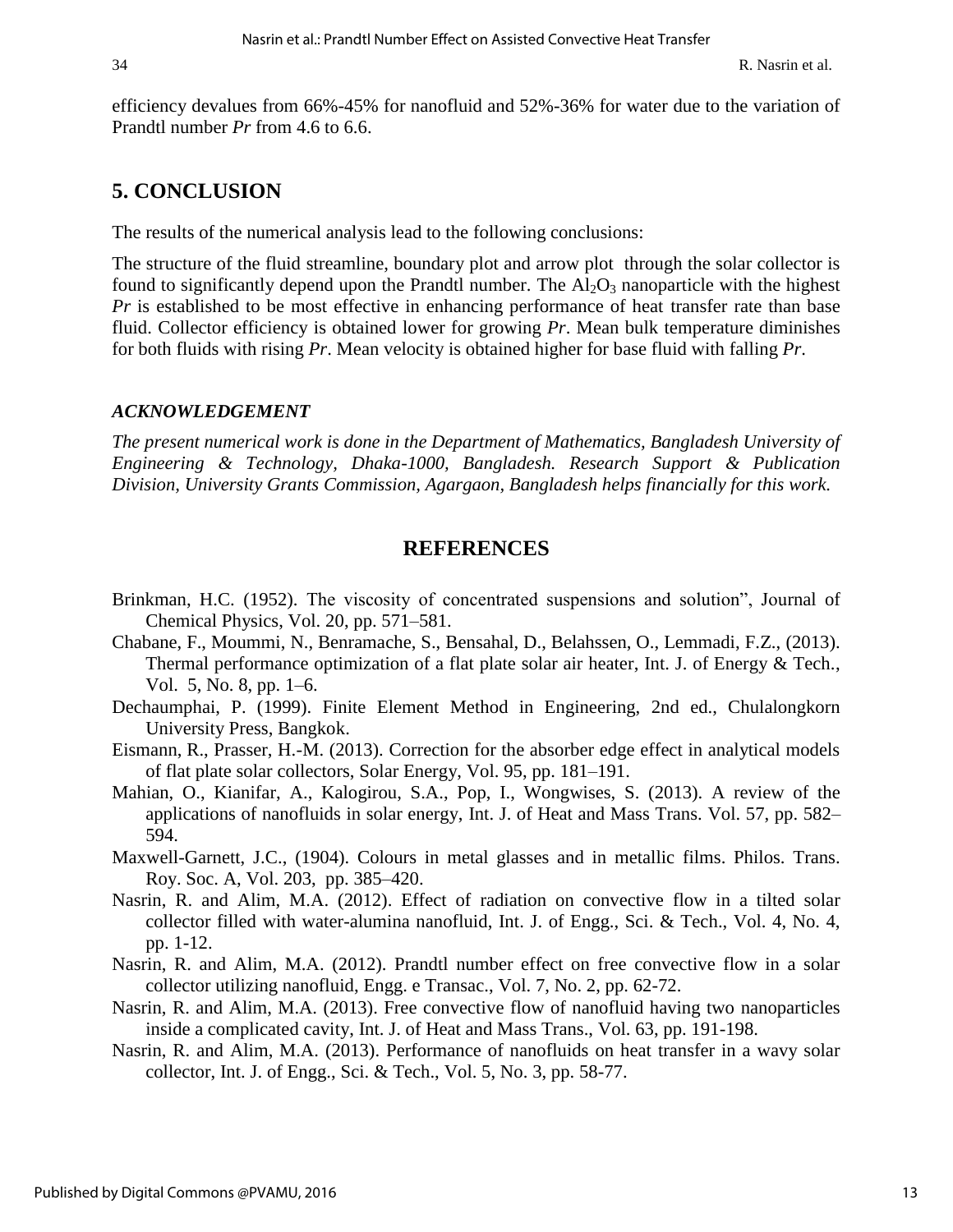AAM: Inter n. J., Special Issue, No. 2 (May 2016) 35

- Nasrin, R., Parvin, S. and Alim, M.A. (2013). Buoyant flow of nanofluid for heat-mass transfer through a thin layer, Mech. Engg. Res. J., Vol. 9, pp. 7-12.
- Natarajan, E. *&* Sathish, R. (2009). Role of nanofluids in solar water heater, Int. J. Adv. Manuf. Techn., Vol. 45, 5 pages. DOI 10.1007/s00170-008-1876-8.
- Reddy, J.N. and Gartling, D.K. (1994). The Finite Element Method in Heat Transfer and Fluid Dynamics, CRC Press, Inc., Boca Raton, Florida.
- Sandhu, G. (2013). Experimental study of temperature field in flat-plate collector and heat transfer enhancement with the use of insert devices, M. of Engg. Sci. theseis, The School of Graduate and Postdoctoral Studies, The University of Western Ontario London, Ontario, Canada.
- Struckmann, F. (2008). Analysis of a flat-plate solar collector, Project Report, MVK160 Heat and Mass Transport, Lund, Sweden.
- Taylor, C., Hood, P. (1973). A numerical solution of the Navier-Stokes equations using finite element technique, Computer and Fluids, Vol. 1, pp. 73–89.
- [Wei,](http://www.sciencedirect.com/science/article/pii/S0038092X13002909) L., [Yuan,](http://www.sciencedirect.com/science/article/pii/S0038092X13002909) D., [Tang,](http://www.sciencedirect.com/science/article/pii/S0038092X13002909) D., [Wu,](http://www.sciencedirect.com/science/article/pii/S0038092X13002909) B. (2013). A study on a flat-plate type of solar heat collector with an integrated heat pipe, [Solar Energy,](http://www.sciencedirect.com/science/journal/0038092X) Vol. [97,](http://www.sciencedirect.com/science/journal/0038092X/97/supp/C) pp. 19–25.
- Zambolin, E. (2011). Theoretical and experimental study of solar thermal collector systems and components, Scuola di Dottorato di Ricerca in Ingegneria Industriale, Indirizzo Fisica Tecnica.

#### **NOMENCLATURES**

| A                | aperature area of solar collector $(m^2)$                                      |
|------------------|--------------------------------------------------------------------------------|
| $A_e$            | area base on the perimeter of collector $(m^2)$                                |
| $\overline{A}$   | area of 2D cross section of riser pipe $(m^2)$                                 |
| $\mathcal{C}$    | constant defined in section 2                                                  |
| $\frac{C_p}{f}$  | specific heat at constant pressure $(Jkg^{-1}K^{-1})$                          |
|                  | friction factor                                                                |
| $\boldsymbol{h}$ | convective heat transfer coefficient $(Wm^2K^1)$                               |
| $h_a$            | convective heat transfer coefficient between glass and ambient air $(Wm^2K^1)$ |
| H                | height of the collector $(m)$                                                  |
| $\overline{I}$   | solar irradiation $(Wm^{-2})$                                                  |
| $\boldsymbol{k}$ | thermal conductivity of fluid $(Wm^{-1}K^{-1})$                                |
| $k_b$            | back insulation conductivity $(Wm^{-1}K^{-1})$                                 |
| $k_e$            | edge insulation conductivity $(Wm^{-1}K^{-1})$                                 |
| L                | length of the solar collector $(m)$                                            |
| $\boldsymbol{N}$ | number of glass                                                                |
| Nu               | average Nusselt number                                                         |
| $\boldsymbol{p}$ | pressure $(kgms-2)$                                                            |
| Pr               | Prandtl number                                                                 |
| q                | heat flux $(Wm^{-2})$                                                          |
| Re               | Reynolds number                                                                |
| $\tau$           | fluid temperature $(K)$                                                        |
| u, v, w          | velocity components along x, y, z direction $(ms^{-1})$                        |
|                  |                                                                                |